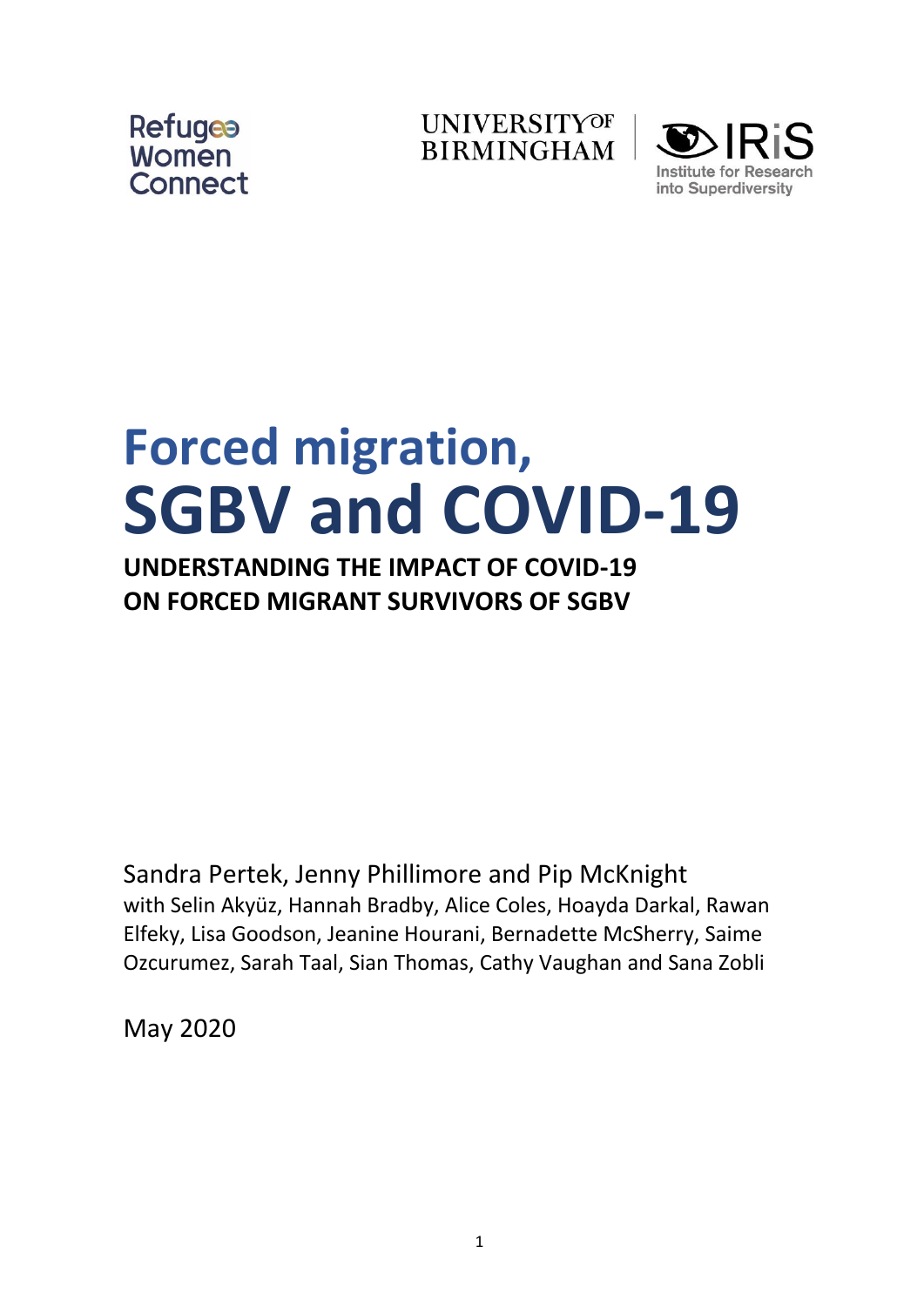## **Table of Contents**

| 4.1.   |  |
|--------|--|
| 4.2.   |  |
| 4.2.1. |  |
|        |  |
| 4.2.3. |  |
|        |  |
|        |  |
|        |  |

## **Acknowledgements**

Thanks are due to all those who gave up their time to be interviewed for this study.

## **Funding**

The "*Forced migration, SGBV and COVID-19*" project is funded by the Economic and Social Research Council (ESRC) Impact Acceleration Account. The SEREDA Project is funded through the Europe and Global Challenges Initiative administered by the Wellcome Trust, Volkswagen Stiftung and Riksbankens Jubileumsfond.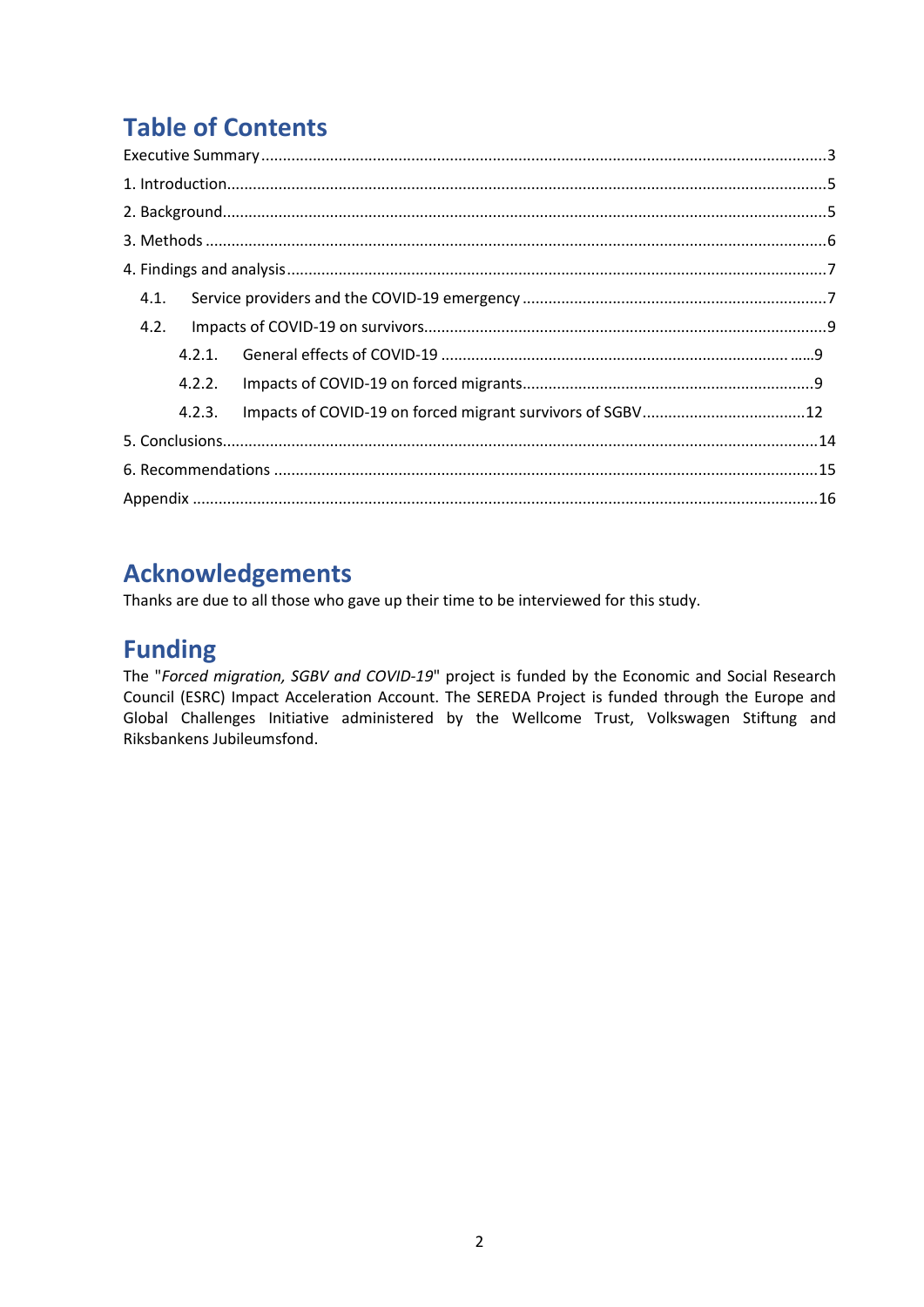### <span id="page-2-0"></span>**Executive Summary**

Forced migrant survivors of SGBV constitute some of the most marginalised groups within countries of refuge. This report explores the effect of the COVID-19 pandemic on forced migrant survivors of sexual and gender-based violence (SGBV) and the organisations which support them across the five countries involved in the SEREDA project; the UK, Turkey, Tunisia, Sweden and Australia. Interviews with 52 survivors and 45 service providers identified a number of effects associated with the pandemic which impacted on the lives of forced migrants and survivors of SGBV, undermining their coping, recovery, ability to integrate and potentially increasing their vulnerability to further abuse and exploitation.

The study identified the impact of the emergency at three levels:

- those which are likely to affect the general population;
- those that are likely to be specific to forced migrants, and;
- those that arise because of the intersection of forced migration with SGBV.

While it was evident that experiences during the COVID-19 crisis varied by legal status, country, and gender, forced migrant survivors' precarious situations were exacerbated across different domains, including:

- **Health and wellbeing:** Undocumented migrants were anxious about seeking medical help and fearful of health charges or being reported to immigration authorities and deported. Some survivors of SGBV required continued treatment for injuries and chronic conditions post-violence but they reported barriers to accessing specialist services, including reproductive health services.
	- o **Social isolation** exacerbated existing feelings of loneliness, sadness, and anxiety about income, health, and the future. The crisis has profoundly affected mental health of forced migrant survivors, the majority of whom have already experienced multi-layered trauma.
	- o **Digital poverty** excluded many from participating in online support groups and some spent long days alone, sleeping, overthinking their past and worrying about future.
- **Economic:** Without savings, individuals were unable to stockpile food items and feared going hungry. Survivors struggled to receive support due to pandemic restrictions, which included suspension of some support services. Work previously available in the informal economy disappeared. The stress of these socio-economic burdens was exacerbated by increased care and domestic responsibilities as schools closed.
	- $\circ$  For survivors of SGBV, without resources and outside of social protection, losing income opportunities increased economic hardship. The vulnerabilities and precarity experienced pre-COVID-19 due to their gender, care responsibilities and insecure immigration status, increased vulnerability to abuse and exploitation.
- **Accommodation:** Forced migrants living in shelters, shared accommodation and overcrowded housing with shared kitchens and toilets were unable to self-isolate. Living in overcrowded facilities generated health risks and anxiety about contracting the virus.
- **Legal:** Legal status introduced a range of barriers which shaped survivors lives from no access to public funds and services, including healthcare, not being allowed to work or to open a bank account. Slowing down of asylum seeking and resettlement processes meant putting their lives on hold even longer.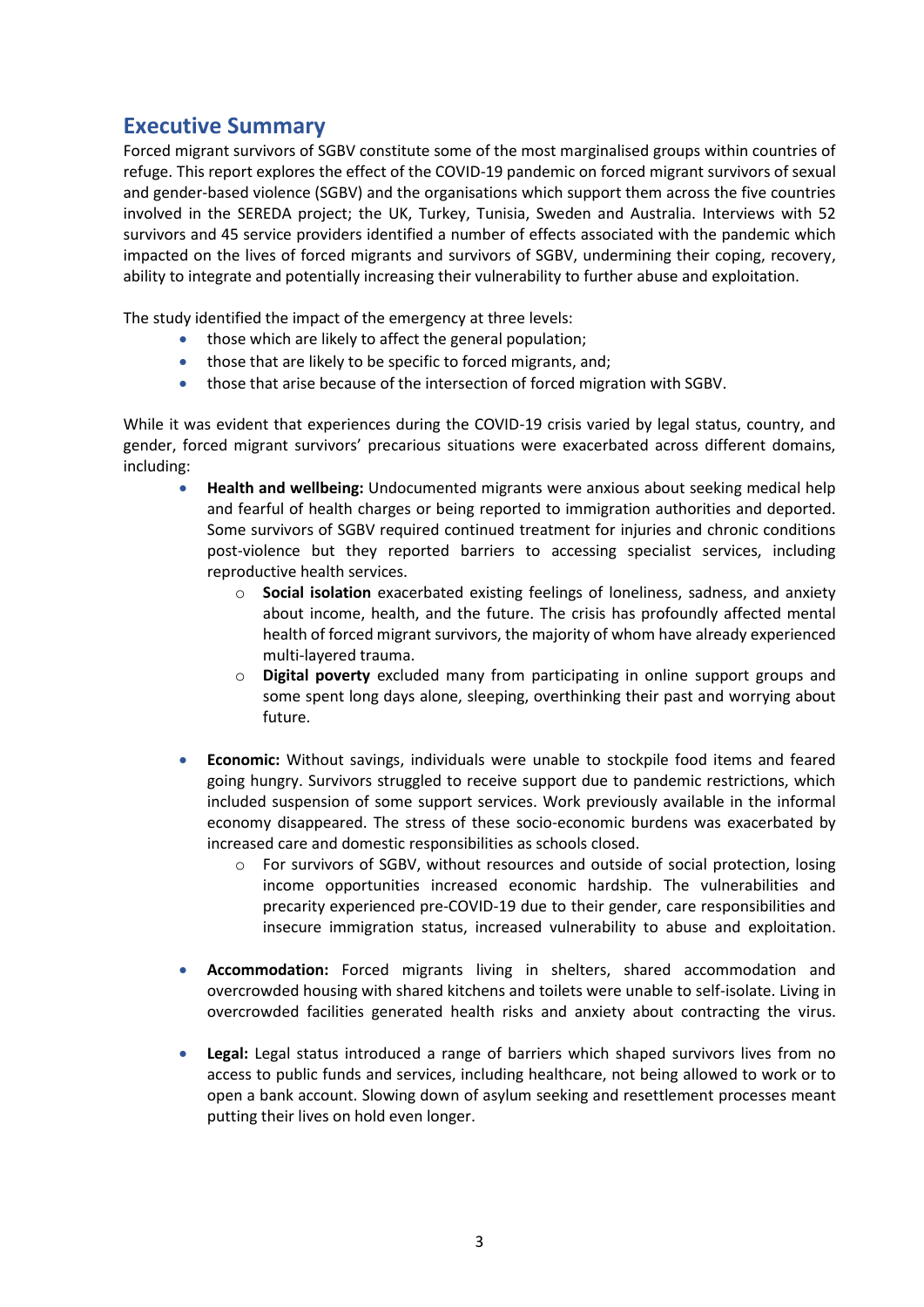- **Amplified vulnerability:** Some forced migrant women were trapped between remaining in abusive or exploitative situations or homelessness as they did not qualify for public housing and support.
	- o Service providers were concerned that **long-term emotional and psychological impacts** of violence would emerge post-crisis, coupled with the longer term **economic implications** for resources, access and employment.
- **Access to services:** Restrictions implemented to control COVID-19, including working from home, self-isolation and physical distancing, significantly affected the nature of support service providers were able to offer survivors. Welfare organisations transitioned to remote, phone and online service delivery. Some organisations in humanitarian contexts lacked infrastructure to shift to remote working.
	- o Across the five countries nearly all **face to face activities were suspended** during lockdown.
	- o Across the five countries service providers noted that SGBV **case management had become slower** than usual.
	- $\circ$  The increased demand for services in the crisis coupled with working from home put **staff under psychological and emotional strain** at the same time as they experienced their own anxieties about health and isolation.
	- o Service providers anticipated in the longer term increased **competition for, and diversion of, funds** as priorities changed post-crisis.

In the interests of protecting public health and ensuring individuals' rights, this report offers the **immediate recommendations** to governments during social distancing measures, including:

- Ensure **social protection and basic safety nets** for all forced migrant populations regardless of legal status;
- Ensure **access to universal health for all**; revoke all medical charges;
- Ensure **availability of emergency accommodation and safe shelter** for all survivors of violence.

Also, as countries begin to ease pandemic restrictions and move toward recovery, we include recommendations for **longer term measures** to governments and service providers, including**:**

- Mainstream a gender perspective in response, recovery and preparedness plans and include **specific measures for forced migrant SGBV survivors**;
- Expand **women's economic empowerment** programmes to support survivors to become self-reliant, and **decrease dependency on aid**;
- Design interventions in ways that **support survivors' coping and recovery** mechanisms through consultation with survivors and those who work with them.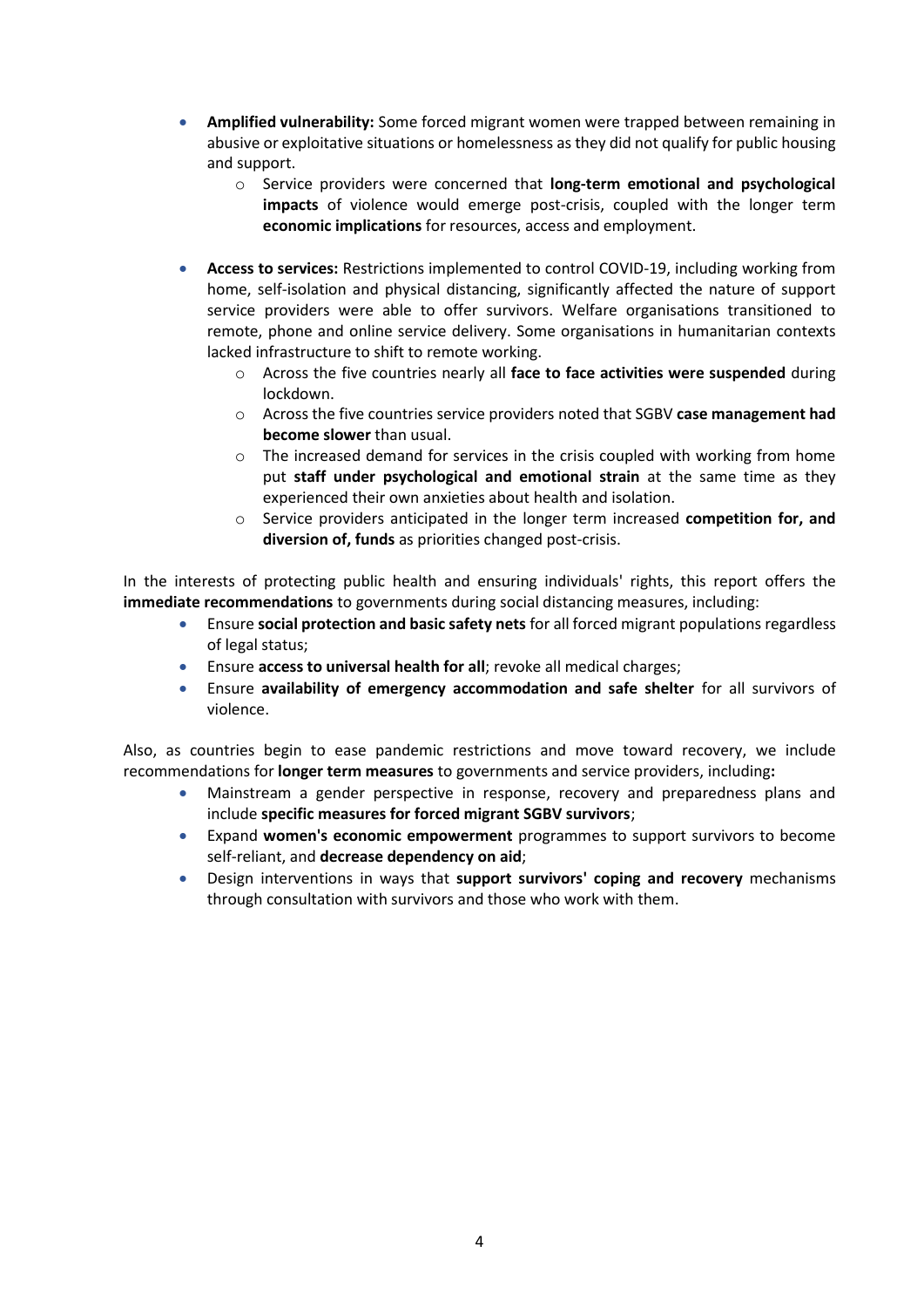## <span id="page-4-0"></span>**1. Introduction**

The emergence of the COVID-19 pandemic has had an impact on populations across the globe, but not all populations are affected equally. Pre-existing health and socio-economic inequities shape people's vulnerability to the disease, exacerbating unequal societal structures as they determine inequitable health and socio-economic outcomes across different members of society. For instance, in the UK and the US higher rates of infection and mortality are becoming evident for Black, Asian and Minority Ethnic (BAME) groups<sup>i</sup>. Emergent studies<sup>iiiii</sup> highlight an association between lockdown and increased intimatepartner violence (IPV). Concerns have been widely expressed that forced migrants across the globe, many of whom live in crowded, sometimes makeshift accommodation with poor access to food, sanitary items and healthcare and those who are dependent on Non-Governmental Organisations (NGOs) or the informal labour market, may be at particular risk and particularly unable to protect themselves from infection or to care for themselves with infection.

This report explores the effect of the COVID-19 pandemic on forced migrant survivors of sexual and gender-based violence (SGBV) and the organisations which support them. Based on interviews with 52 SGBV survivors and 45 service providers in five countries we examine multiple accounts of the impact of the public health emergency. Analysis reveals three levels of effect: those which are likely to affect the general population, those that are likely to be specific to forced migrants and those that arise because of the intersection of forced migration with SGBV. The report is divided into six sections. The next section sets out the background to the study and its aims and objectives. Section 3 outlines the methods. Section 4 looks at the experiences of service providers and sets out the findings from survivors highlighting the general, forced migrant and SGBV specific findings. Section 5 offers a conclusion and Section 6 some recommendations.

## <span id="page-4-1"></span>**2. Background**

Many forced migrants have been subject to sexual and gender-based violence (SGBV) at multiple points of their life and across the refugee journey which includes during conflict, flight, life in camps, informal urban settlements and detention as well as in countries of refuge and resettlement.

While there is no universal definition of SGBV (see Simon-Butler and McSherry<sup>iv</sup>), the United Nations High Commissioner for Refugees (UNHCR) has stated that the term encompasses:

*any harmful act that is perpetrated against one person's will and that is based on socially ascribed (gender) differences between males and females. It includes acts that inflict physical, mental, or sexual harm or suffering, threats of such acts, coercion and other deprivations of*  liberty, whether occurring in public or in private life<sup>v</sup>.

The majority of forced migrant survivors of SGBV are women although SGBV also affects men and individuals from sexual and gender minority groups. Forced migrant survivors of SGBV constitute some of the most marginalised groups within countries of refuge. Legal and social conditions vary by country and can impact on access to healthcare, welfare, housing and work. Despite the international community calling for specific actions to protect forced migrants in the COVID-19 crisis (see WHO guidance<sup>vi</sup> and the Global Humanitarian Response Plan<sup>vii</sup>) and interventions by some actors, on the whole the situation of forced migrants is deteriorating across the globe. Protection of forced migrants amid the pandemic is an urgent matter of public health and human rights but there is a lack of evidence about how the emergency is affecting individuals and the agencies supporting them, particularly where forced migration intersects with SGBV.

This report presents findings of the "*Forced Migration, SGBV and COVID-19*" project led by the Institute for Research into Superdiversity (IRiS), at the University of Birmingham, UK in partnership with Refugee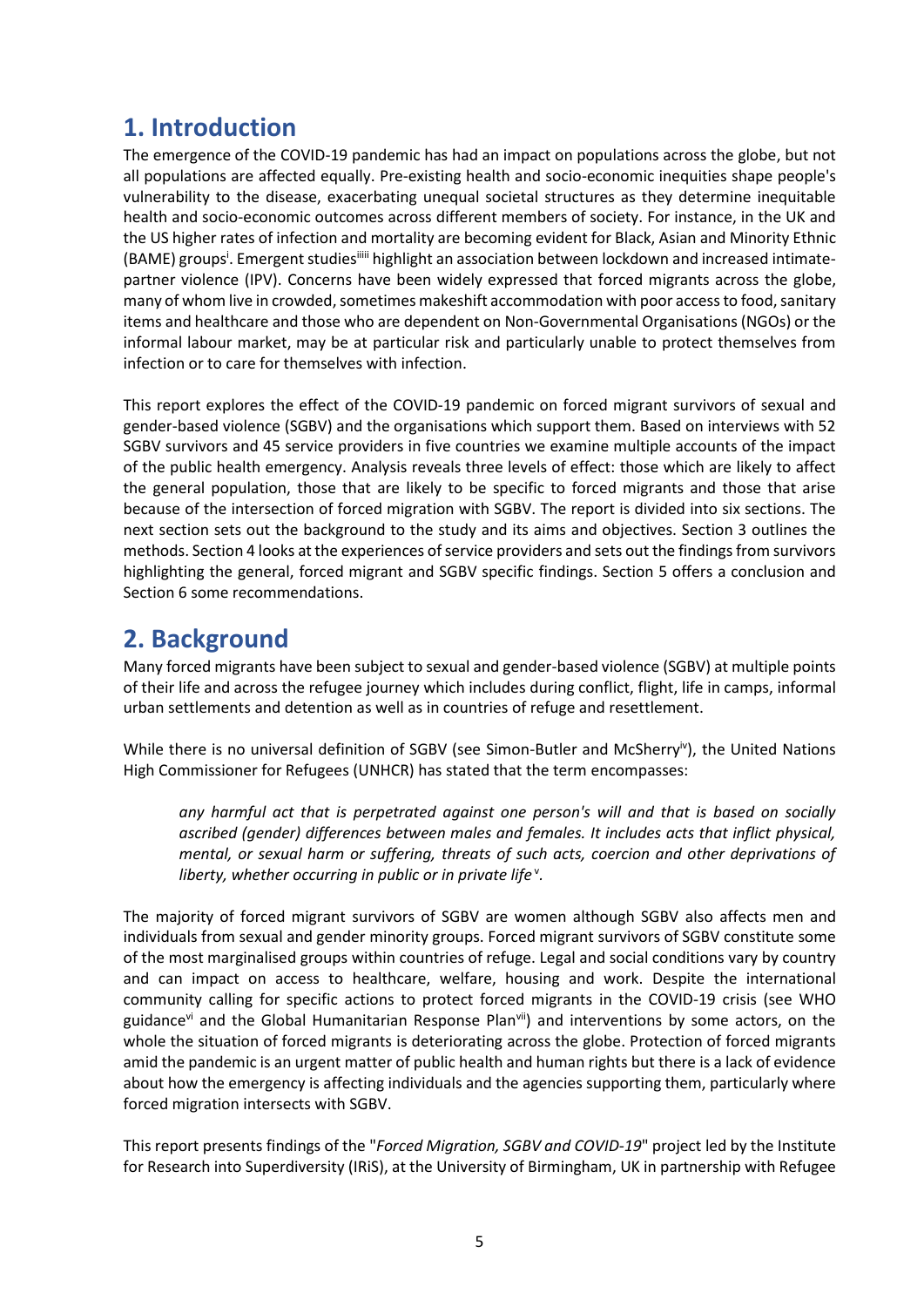Women Connect with the support of the Universities of Melbourne, Austrailia, Uppsala in Sweden and Bilkent, Turkey. The study was initiated in response to conversations with research partners and anecdotal information showing that the forced migrant survivors experience an array of effects on their everyday life as a result of self-isolation, social distancing and changes in service delivery during the crisis.

The project aims to identify the effects of COVID-19 on forced migrant SGBV survivors and the organisations that support them with a view to providing insight that can aid policymakers and practitioners to ameliorate those effects.

Objectives include:

- 1. To identify the immediate and longer term effects of the COVID-19 pandemic and the associated public health measures on forced migrant survivors, including:
	- Exploring the impact of COVID-19 restrictions and guidance experienced by service providers on the nature of support available to forced migrant survivors;
	- Examining the consequences of loss of support, livelihoods and social networks on survivors and COVID-19-related forced migrant survivors' needs;
	- Documenting physical, psychological and public health risks associated with the effects.
- <span id="page-5-0"></span>2. To identify mechanisms and strategies for mitigating the effects of COVID-19 infection for forced migrant survivors and the organisations that work with them.

## **3. Methods**

This project builds upon a multi-country study of SGBV and forced migration known as the SEREDA<sup>viii</sup> project. To urgently collect data about the effect of the crisis we returned to individuals previously interviewed for SEREDA enabling speedy access to respondents. In a two-week period running from  $14<sup>th</sup>$  to 28<sup>th</sup> of April 2020 we contacted 48 female and four male survivors and 45 service providers in five countries (Figure 1): the UK, Turkey, Tunisia, Sweden and Australia. We used a combination of methods including short telephone interviews, communication via emails and "What's App" messages to make contact and collect qualitative data. We also examined recent press releases and publicly available data.

|                  | Australia | International | Sweden | Tunisia   | Turkev  | UK | <b>Total</b> |
|------------------|-----------|---------------|--------|-----------|---------|----|--------------|
| <b>Survivors</b> | N/A       | N/A           | a      | 1 ว<br>∸∠ | 11<br>ᆠ | 20 | c٩<br>∍∠     |
| <b>Service</b>   |           |               |        |           |         |    |              |
| <b>Providers</b> |           |               | 4      | u         | 10      | 13 | 45           |

*Table 1 Research participants by country*

Ethics approval was gained from the University of Birmingham Ethics Committee, as an extension of the SEREDA Project. We contacted those survivors we knew were living alone by telephone message or WhatsApp taking care to only reach out to those who we knew, from previous interactions, were safe to pick up messages. Interactions commenced with questions aiming to ascertain safety and a discussion of the project aim and objectives before requesting informed verbal consent prior to the start of phone interviews. When using email and WhatsApp, respondents were sent information about the project and asked to consent before responding. Interviews were undertaken by the research team in Arabic and English across countries, while interpreters with experience working with forced migrant survivors assisted with data collection in Turkey and Tunisia. In Australia, survivors already interviewed for SEREDA were largely still partnered or living with children, presenting safety risks should they be recontacted for an interview for this study under lockdown conditions. Therefore, no survivor interviews were undertaken in Australia.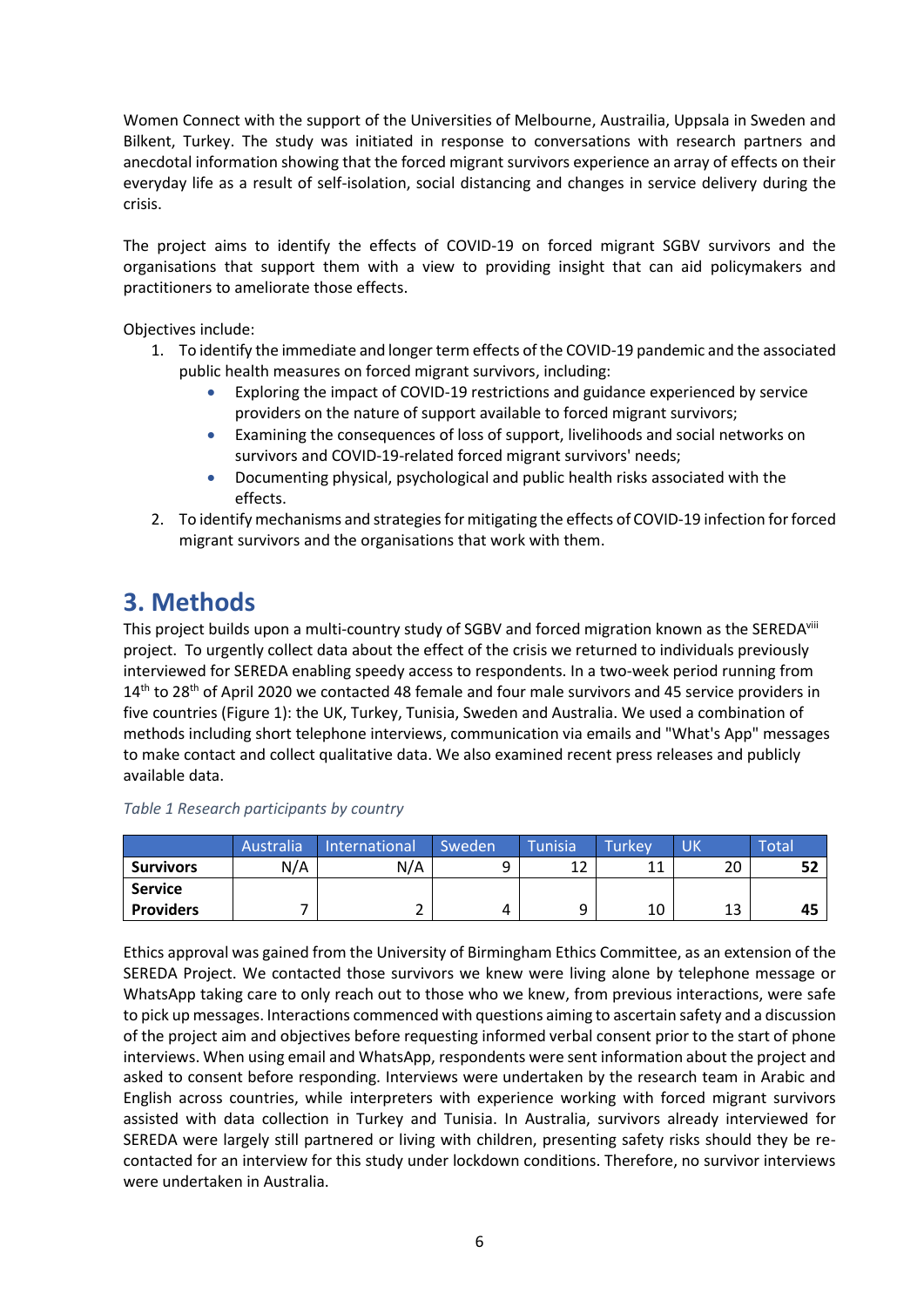Survivor respondents ranged in age, racial background and legal status. Some 30 (58%) originated in sub-Saharan Africa, 16 (31%) Syria, two from the Balkans, two from Iraq, one each from Lebanon and Turkey (see Appendix). The term forced migrant included refugees, asylum seekers, refused asylum seekers, undocumented migrants and spouses of forced migrants. We asked one question "*How has the COVID-19 emergency affected your life?*" and probed across different areas, including their socioeconomic situation, food security, work, social connections, access to welfare, healthcare and their wellbeing.

Service providers ranged from international, national to local NGOs, public institutions and private service providers working with forced migrants. Respondents included NGO directors, migration and protection programme managers, SGBV personnel, psychologists, doctors and social workers (see Appendix). We asked service providers the following questions:

- *1. How has the COVID-19 crisis affected the work of your organisation and your work with other agencies?*
- *2. How has COVID-19 impacted on the SGBV survivors so far?*
- *3. Are any groups or people with certain statuses that are more/less affected?*
- *4. What do you anticipate the longer term impacts being on SGBV survivors?*
- *5. Which SGBV interventions do you think stand out as the most critical in the current crisis?*
- *6. What actions can be taken to reduce the negative effects of COVID-19 on SGBV survivors?*

Data was collected in various forms: email and WhatsApp responses, some verbatim recordings of short interviews and some interview summaries which included notes of key issues emerging from conversations. All data were anonymised and stored in an encrypted data storage facility. In order to undertake the data analysis, we identified key themes and used these to create an analysis grid to condense, process and compare data. Findings are set out in the sections below. Findings are general to all countries except where specific countries are identified.

## <span id="page-6-0"></span>**4. Findings and analysis**

#### <span id="page-6-1"></span>**4.1. Service providers and the COVID-19 emergency**

Restrictions implemented to control COVID-19 varied across the five countries but included working from home, self-isolation and physical distancing. These measures significantly affected the nature of support service providers were able to offer survivors. Service providers adapted their services to new circumstances and tried to continue offering support as much as possible but with varying degrees of success.

Welfare organisations and projects supporting forced migrants reprioritised their services by revising the mission of their work, partnerships and budgets, as well as rapidly transitioning to remote, phone and online service delivery. Across the five countries nearly all face to face activities were suspended. When remote and online delivery was not feasible, projects cancelled their work or postponed activities until after the COVID-19 emergency. Service providers sought to continue to support the most vulnerable forced migrants at risk of destitution. Initiatives implemented included:

- Distribution of food parcels to people in need
- Regular welfare calls to check on users' wellbeing
- Arranging helplines
- Distribution of vouchers and increased cash assistance following price rises
- Arranging emergency and temporary accommodation for survivors
- Providing welfare and immigration information, arranging referrals to specialist services
- Producing information materials about COVID-19 prevention in different languages and formats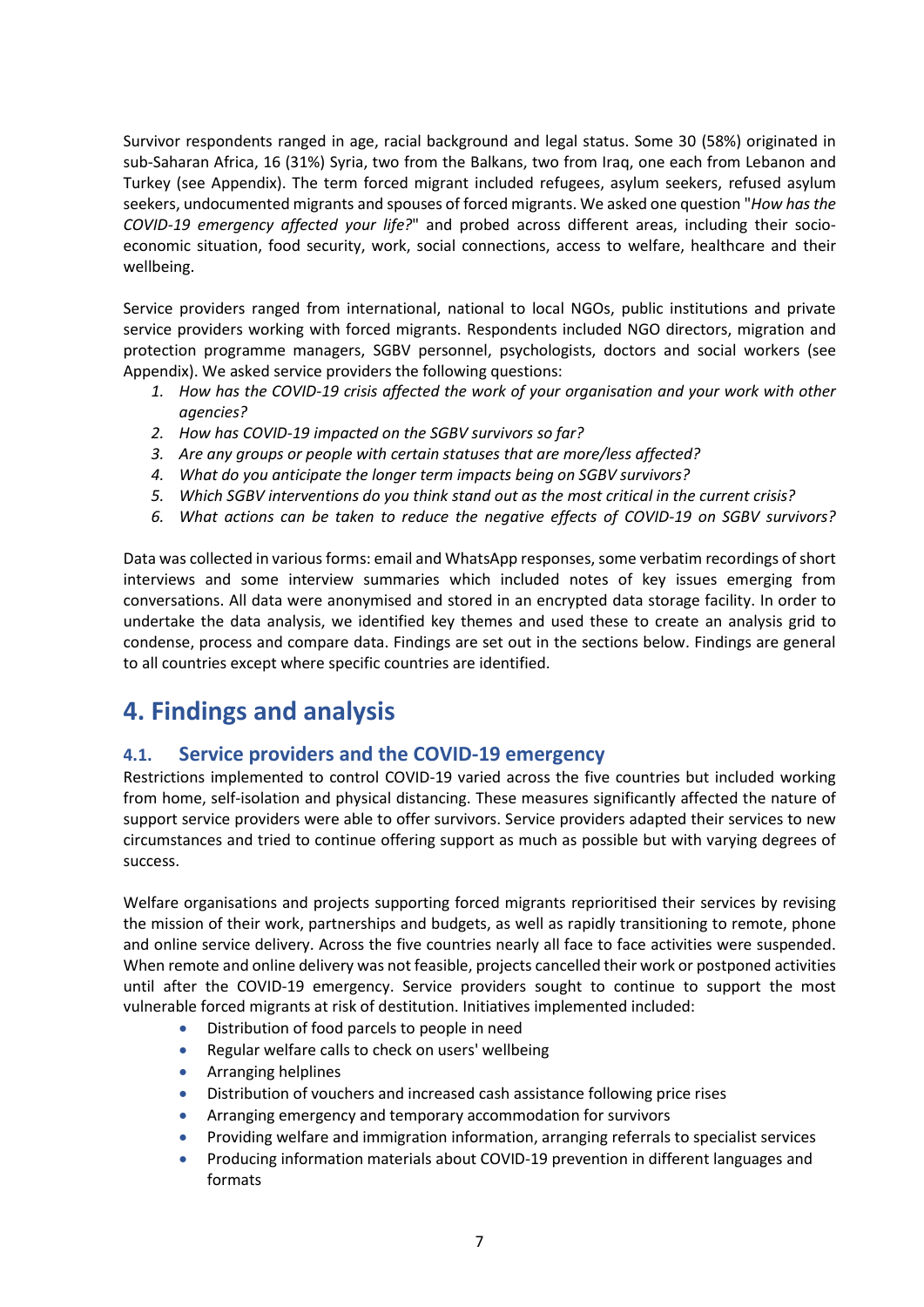- Providing medical and some therapeutic psycho-social services by phone
- Organising social group meetings online for women
- Increasing social media visibility to reach out to users
- Organising community-based initiatives to support destitute forced migrants
- Fundraising and developing new models for identifying funds
- Offering training to staff on COVID-19 protection and self-care
- Advocacy to the government representing forced migrants' needs (UK, Tunisia)
- Providing information and medical check-ups by mobile clinics (Tunisia).

Across the five countries service providers noted that SGBV case management had become slower than usual, and as a result their workload increased with ongoing but unresolved SGBV cases. Specialist services for survivors of violence attempted to follow-up cases with police, social services and other agencies to help pursue justice and support survivors' health, wellbeing and safety (UK).

The majority of service providers recognised that moving to remote service delivery meant they were unable to reach all those in need. Destitute forced migrants with irregular immigration status were seen as facing particular difficulties as they struggled to access the Internet. Some providers responded by arranging mobile and data top-ups to enable users to access online services.

Although some organisations transited online relatively easily, others especially in humanitarian contexts lacked infrastructure to shift to remote working. Across countries, specialist providers of mental health and psycho-social support (MHPSS) noted challenges related to trust, safety and protection associated with offering remote support. Closure of specialist services often deterred specialist referrals. The suspension of psycho-social support activities removed the only lifeline for some survivors, which significantly undermined their wellbeing. Many empowerment programmes relied upon by survivors to aid recovery also ceased operations.

In the UK and Tunisia, NGOs played an important role in mobilising governments to support forced migrants during the pandemic. In the UK, NGO coalitions advocated for cessation of medical charges for forced migrants with no recourse to public funds (NRPF). Having NRPF status exacerbated physical and mental health problems as individuals were pushed towards destitution and unable to access public emergency accommodation or food vouchers. NGOs also advocated for the provision of multilingual COVID-19 information and the suspension of evictions from asylum accommodation. $\frac{1}{N}$  In Tunisia, an international NGO advocated for the Ministry of Human Rights to consider the situation of migrants. As a result, the issue of migration received the Government's attention and a three-month temporary regular status was granted to migrants who could then access social protection.

COVID-19 responses frequently involved strengthened coordination between different stakeholders in undertaking joint work aimed at supporting survivors. Weekly online NGO meetings generated a spirit of collaboration (UK, Tunisia, Turkey). Community-based initiatives played a significant role in food distribution and mobilisation of other local resources such as food parcels, meals and hygiene kits. Yet gaps remained in communication between civil society and public administrations because of changes in the functioning of public institutions. On the one hand, organisations noted a decreased number of referrals but on the other, referrals for practical support increased but with longer waiting times.

Service providers noted an increase in reports of domestic violence associated with lockdown, suggesting that self-isolation at home was not safe for all. Survivors were said to be less likely to report violence and/or seek support given that perpetrators were more likely to be present at home. They found escape and access to refuge difficult due to restricted access to, and capacity of, services. In one Turkish municipality, SGBV reporting increased threefold. In Australia, while calls to a national helpline dropped 5%, there was a 20% increase in using an online chat service, indicating that women needed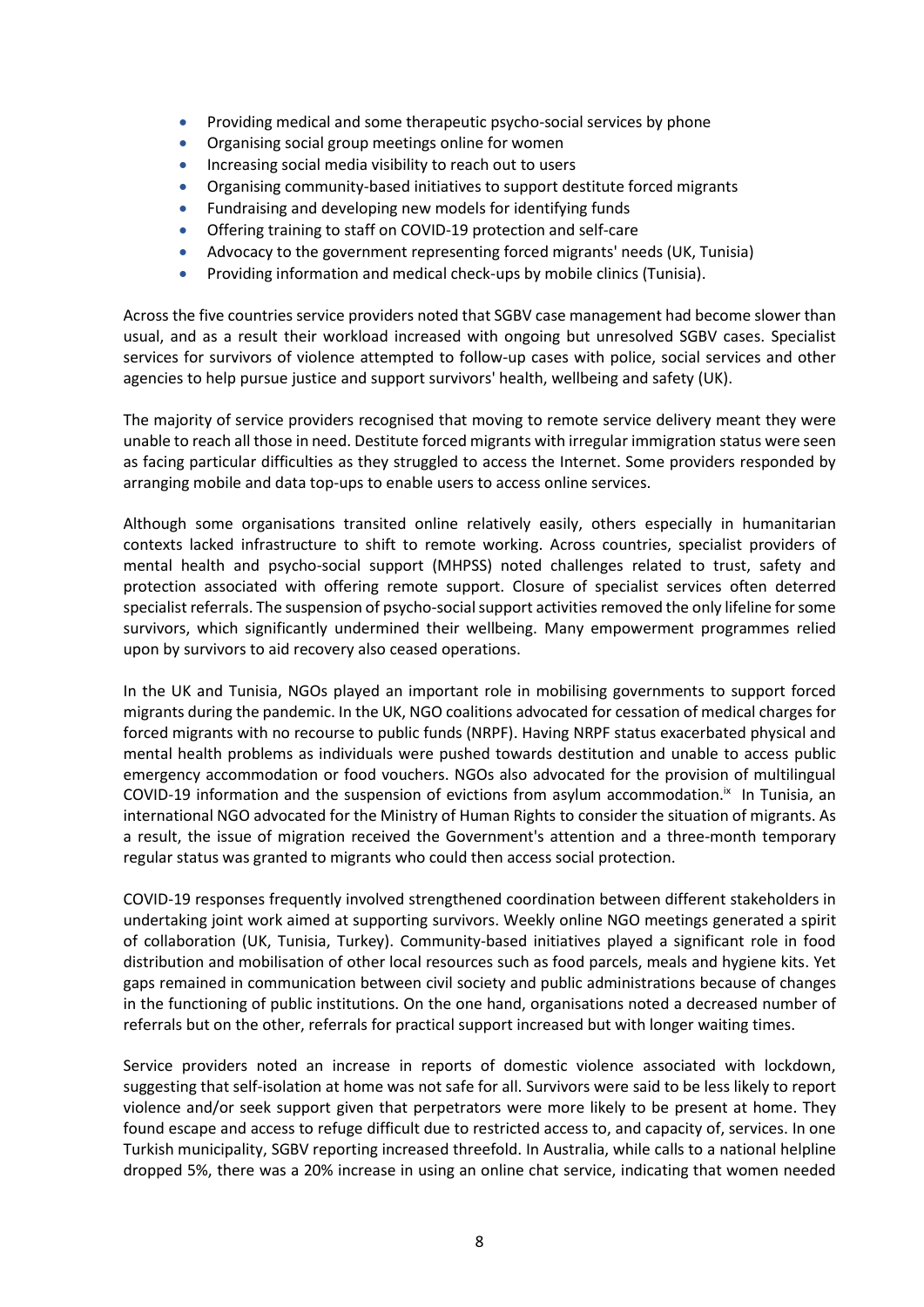help but were unable to call from home. Calls to a men's helpline by perpetrators also increased significantly.

Closure of schools and nurseries in the UK, Australia, Turkey and Tunisia increased parental care responsibilities for service provider staff which had to be managed alongside growing workloads. The increased demand for services in the crisis coupled with working from home put staff under psychological and emotional strain at the same time as they experienced their own anxieties about health and isolation. Some service providers noted reduced delivery capacity associated with increased workload and caring responsibilities. Frontline workers reported anxiety, frustration and fatigue exacerbated by feelings of helplessness in reaching out to people in need. Many practitioners in Turkey were concerned about losing progress made after years of work assisting forced migrant survivors in rebuilding their lives.

**Longer term impacts:** Service providers anticipated in the longer term increased competition for, and diversion of, funds as priorities were anticipated to change post-crisis. Specialist providers feared that funding for MHPSS support to survivors of violence would have been diverted to emergency responses. Moreover, they were concerned that prolonged isolation and loss of social networks would diminish trust, the backbone on which the relationships between services and users rest, thereby undermining the effectiveness of their services. Time will be needed to rebuild survivors' trust in people and services. Service providers anticipated an influx of SGBV reporting post-lockdown and feared they would struggle to meet the scale of need.

#### <span id="page-8-0"></span>**4.2. Impacts of COVID-19 on survivors**

There are three ways that forced migrant survivors of violence experience the impacts of the COVID-19 crisis. These are ways that a) are similar across the general population; b) relate specifically to their status as forced migrants; c) are distinct to their experience as survivors of SGBV. They are discussed in turn below.

#### <span id="page-8-1"></span>**4.2.1. General effects of COVID-19**

**Health and wellbeing:** survivors reported being fearful of seeking general medical help because they were concerned about contracting the virus. Several women with underlying medical conditions struggled to access treatment with appointments being delayed. Many respondents reported deteriorating mental health due to loneliness, stress and anxiety, although arguably the impact of wellbeing was intensified for survivors given their underlying traumas (see below).

**Economic:** Many interviewees used to work before the crisis, but restrictions meant they lost their jobs and income making them dependent either on others or on NGOs. Respondents reported increased food prices and the need to swap to cheaper products or choose between essential goods such as food or hygiene products. Some women in the UK, Turkey and Tunisia experienced food shortages, especially of specific non-local foodstuffs.

#### <span id="page-8-2"></span>**4.2.2. Impacts of COVID-19 on forced migrants**

Forced migrant survivors of violence experience the effects of COVID-19 in ways that relate to their status as forced migrants.

**Health and wellbeing:** Undocumented migrants were anxious about seeking medical help and fearful of charges or being reported to immigration authorities and deported. Some participants expressed concerns that national policies on COVID-19 were inequitable. Several asylum seekers in Sweden were concerned that policy did not take account of their vulnerability: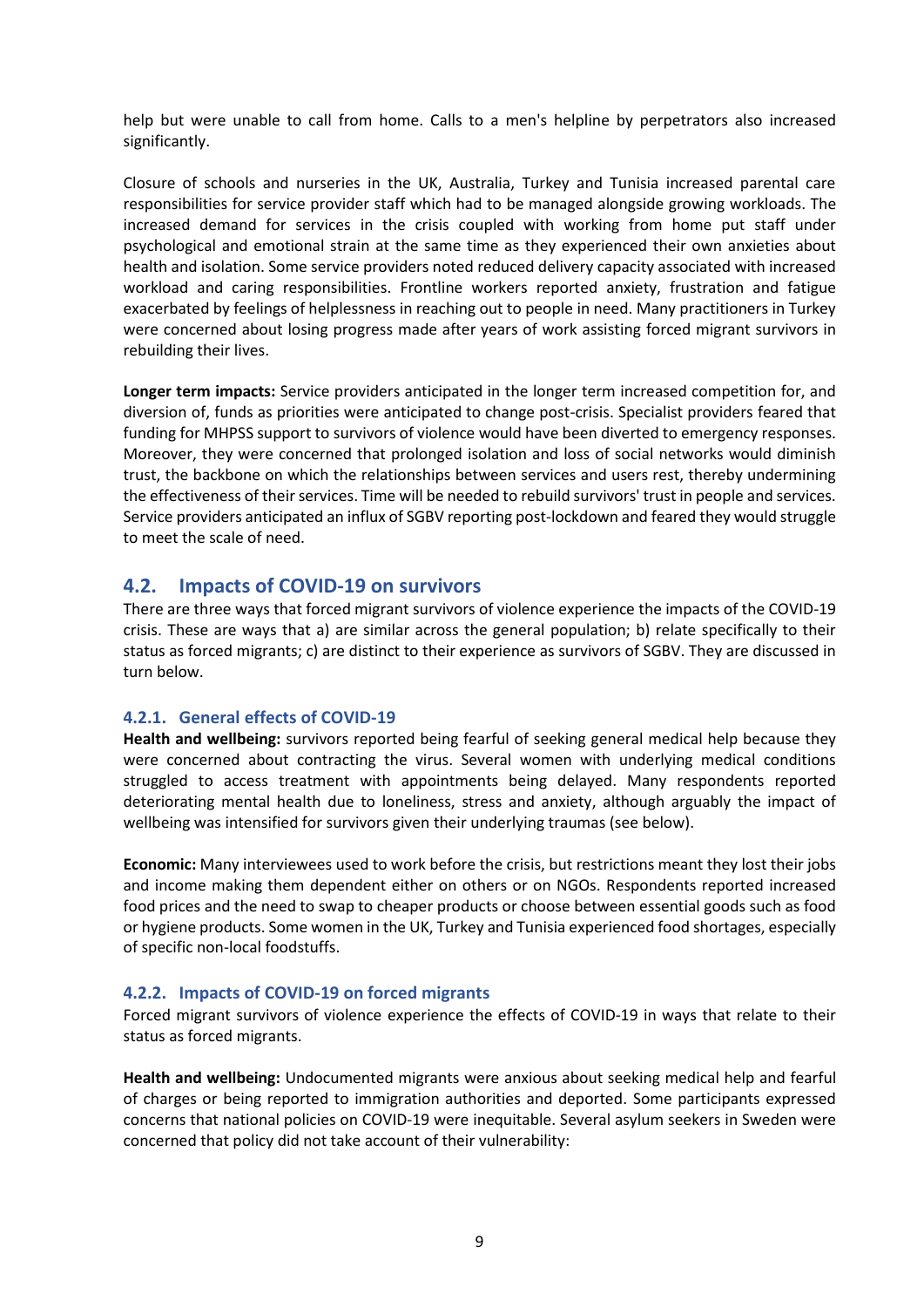*We don't have the same degree of immunity as the Swedes. The difficulties we experienced and the lifestyle we had in our countries are so different than the ones of the Swedes. The government knows that, yet still decided to follow different policy than the rest of the world*  (Syrian woman, 30s, refugee, Sweden).

Asylum seekers in the UK worried they would not be a priority for access to a ventilator if needed. Some respondents worried that mortality rates in the forced migrant population would not be recorded and thus they were invisible to authorities and did not matter.

Forced migrant survivors were deeply affected by social isolation which exacerbated existing feelings of loneliness, sadness, and anxiety about income, health, and life. Forced migration uproots people from their homes and social connections. Thus, many had no family or friends to rely on. Some were gradually rebuilding social networks which enabled the gradual rebuilding of hope, dignity, and confidence. Enforced self-isolation undermined their ability to maintain these nascent social networks especially when their financial situation limited access to telephones or the Internet. Extra solitary time compounded marginalisation of some forced migrant groups, for instance those from sexual and gender minorities. The closure of places of worship deprived many of a key source of support. Isolation, limited social contact and no access to services reminded some survivors of the restrictions they faced in conflict and under siege pre-flight. Reminders of the past affected their mental health and disrupted ongoing coping strategies. Anxiety and stress associated with the pandemic exacerbated existing concerns:

*You know when you already have a problem and another comes on top it makes the problem bigger like when it's just one problem, but if you already have all those underlying things carrying this and that trauma, layers and layers of different things* (West African woman, 40s, asylum seeker, UK)

**Economic:** Forced migrants were in theory receiving some support from either humanitarian organisations, states or municipalities which for the most part remained unaffected by the crisis despite the rise in costs. In Turkey, the most disadvantaged were forced migrants under International Protection who received no support and less support than individuals under temporary protection. Forced migrants receiving vouchers were no longer able to convert them into cash as they used to with friends in order to access a wide range of cheaper shops and top up their phones (UK, Tunisia). Respondents without a bank account were excluded from online bill payments or using public transport which shifted to only accepting bank cards (UK). Without savings individuals were unable to stockpile food items and feared going hungry. Respondents with refugee status in general received support, held bank accounts and could receive their regular allowances electronically (UK, Tunisia, Turkey). Survivors in the UK frequently relied on food banks and charity support, yet some had to choose between buying essential food items or cleaning products.

Many respondents in the UK were still able to access aid albeit with longer waiting times, while most forced migrant women in Turkey and Tunisia, struggled to access support due to pandemic restrictions, which included suspension of some charitable projects. Some respondents feared criminalisation associated with breaking restrictions if they attempted to access support (Turkey, Tunisia). Some had previously depended on charitable services to help them rebuild their lives, but those charities were unable to offer support. Language and practical barriers amplified in the crisis and further limited access to support.

Work previously available in the informal economy, e.g. in retail, cleaning and care sectors, disappeared for respondents. Women with children reported the stress of these socio-economic burdens alongside increased care and domestic work as schools closed. In Tunisia, single women were unable to afford milk and nappies for children, some of whom were born of sexual violence, and no support was provided for children below the age of eight months.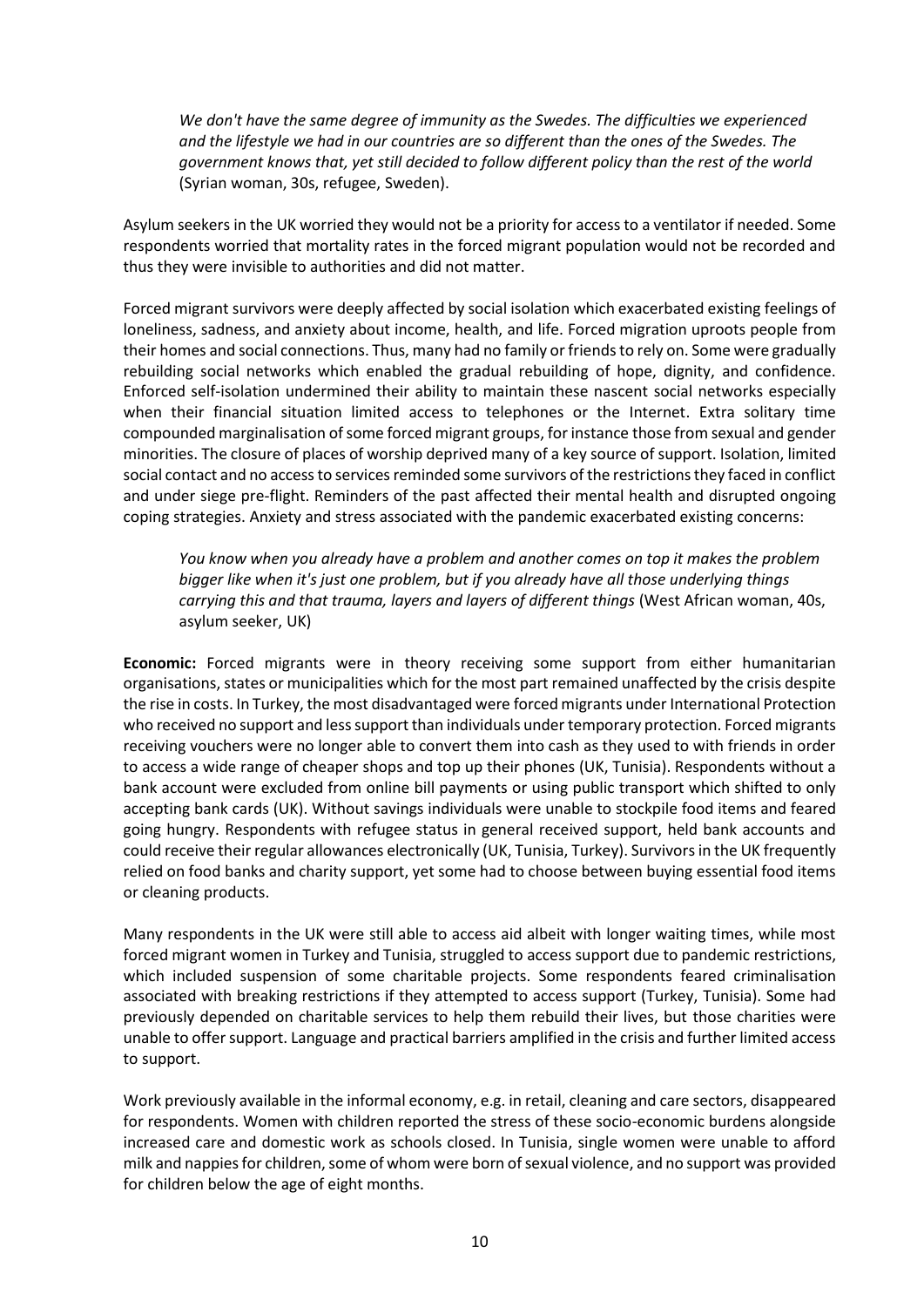Forced migrant workers working in agriculture (Turkey), forced migrants with zero hour contracts (UK) and forced migrants with no contracts (Tunisia) were unable to access any state benefits and they were excluded from the safety nets implemented for the general population across countries.

**Accommodation:** Many participants living in the UK, Tunisia and Turkey described inadequate living conditions which intensified during lockdown. Forced migrants living in shelters, shared accommodation and overcrowded housing with shared kitchens and toilets were unable to self-isolate. Living in overcrowded facilities generated health risks and anxiety about contracting the virus from co-residents who went in and out of shelters without protection. Some migrants were threatened with eviction in Turkey and Tunisia after losing their jobs. Forced migrants living in shared and council accommodation in the UK lacked access to working washing machines which were important for hygiene purposes. Also, in the UK, poor quality asylum housing was not repaired, with respondents believing they had been abandoned during the crisis.

**Education and digital resources:** Many forced migrants living in shelters had limited access to TV, Internet and phones. Digital poverty excluded many from participating in online support groups and some spent long days alone, sleeping, overthinking their past, and worrying about their future. Others were excluded from learning opportunities which for many provided much needed distraction. Closure of colleges prevented forced migrants from mixing undermining efforts to integrate with settled communities. In Sweden, schools continued for children below 15 although some chose not to send their children because of health concerns. In the UK and Turkey, the move to online education was problematic with families unable to access learning materials because they lacked resources (devices, Internet, or phone credit) or because of language barriers. Distance education was said to be problematic for girls who were expected to undertake chores rather than schoolwork (Turkey).

**Legal:** Legal status introduced a range of barriers which shaped survivors' lives, from preventing access to public services, including healthcare, not being allowed to engage in paid employment and opening a bank account. Undocumented migrants, refused asylum seekers and migrants with other irregular statuses were excluded from state support schemes introduced during the emergency. The absence of support increased vulnerability and destitution restricting opportunities to rebuild their lives and integrate. In some countries those without refugee status are considered temporary visitors and as such are not a priority for international organisations or local authorities (Tunisia, UK). In addition, closure of government facilities caused visa and residence delays across countries. In Turkey for some forced migrants the closure of facilities meant documents became invalid and work permits could not be renewed. Closure of borders prevented voluntary return to countries of origin.

**Amplified vulnerability:** Survivors in the UK did not trust public support for undocumented migrants and suspected that support initiatives were intended to identify and deport them. In Tunisia, forced migrants initially thought the requirement to wear face masks was intended to discriminate against them because initially rumours had spread that migrants carried the virus. In Sweden, survivors considered that as migrants they are in disadvantaged position as they could not afford to take leave and continued working in high risk jobs during the pandemic to make a living. Respondents found it difficult to access adequate information on COVID-19 from government websites relying on multilingual information offered by NGOs. Several respondents reported experiencing hostility in publics spaces during the pandemic (Turkey, Tunisia, Sweden).

**Silver linings:** The negative effects of COVID-19 predominate but respondents also identified positives which included eviction orders and asylum applications being put on hold, reduced reporting, and some releases from detention centres. Thus, some forced migrants found themselves in less stressful situations than before (UK), while some with expired permits were granted temporary status (Tunisia).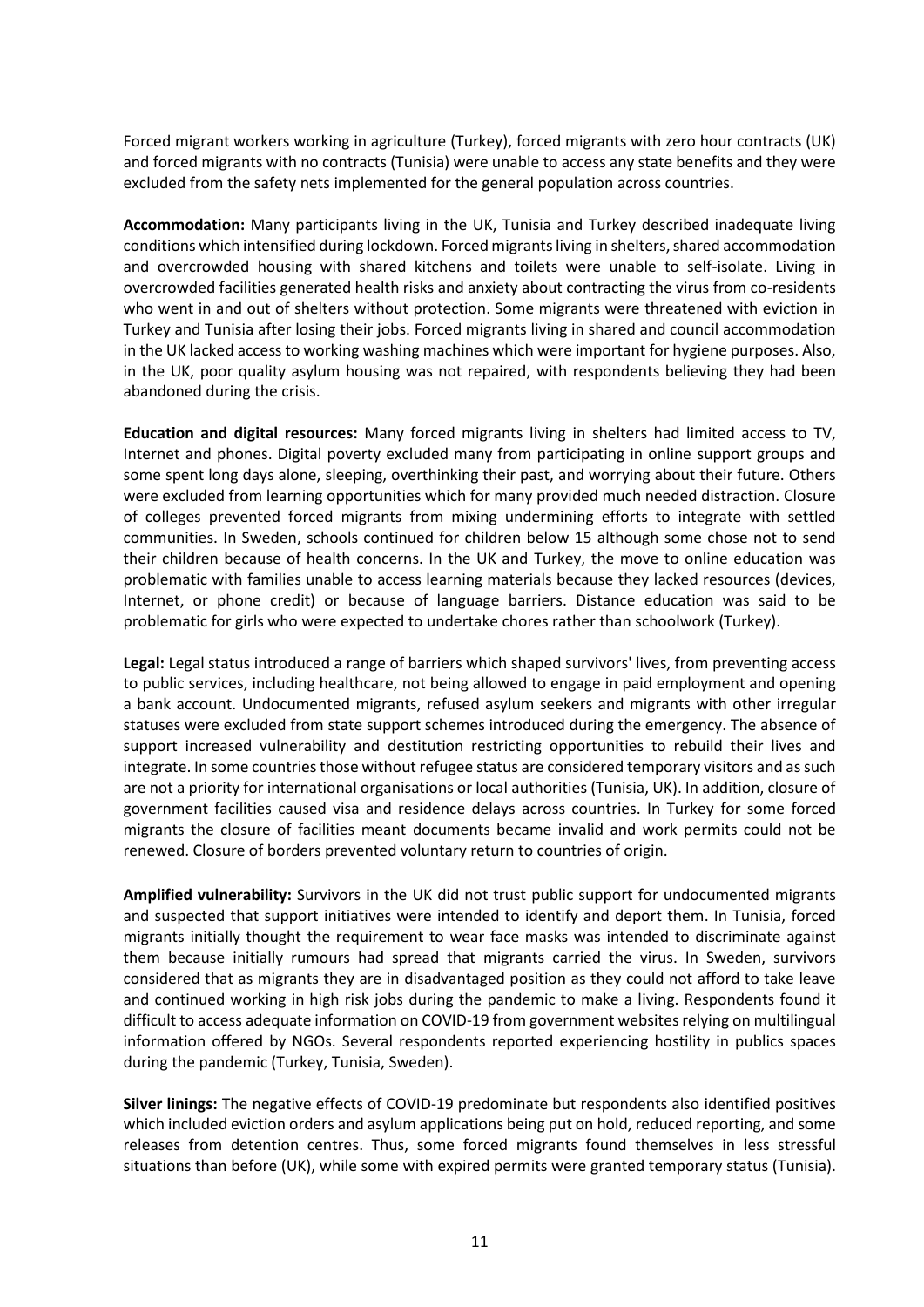For some, working opportunities emerged or continued uninterrupted in the pandemic, for instance among the Afghan community in the construction sector (Australia) and among refugees in the care sector (UK). For others, working and supporting a Covid-19 national response meant an opportunity to pay back to a country that provided them with refuge (Sweden). Many communities found new ways of working and supporting each other, perhaps strengthening pathways for integration in the longer term. For instance, in the UK new community groups have emerged offering support and increasing availability of food parcels and other essential items.

#### <span id="page-11-0"></span>**4.2.3. Impacts of COVID-19 on forced migrant survivors of SGBV**

**Health and wellbeing:** Some survivors of SGBV required continued treatment for injuries and chronic conditions post violence, but they reported barriers to accessing specialist services, including reproductive health services. Pregnant women and rape survivors delayed visiting hospitals due to anxiety about catching the virus or medical charges and limited access to antenatal and postnatal care was reported in Turkey and Tunisia. Service providers expressed concerns about the difficulty of undertaking therapeutic phone consultations with survivors.

The crisis has profoundly affected the mental health of forced migrant survivors, the majority of whom have already suffered multi-layered trauma. The pandemic restrictions compounded survivors' existing mental health disorders through triggering bad memories, restricting critical social support and creating another layer of trauma. The crisis halted survivors' plans for rebuilding their lives, and as many explained, it "imprisoned" them in unwanted locations:

*I feel that as if I were inside a jail because of Corona…As If I were tied with a chain. I can no more recognise myself! I feel exhausted…I hate my life…We can no more think or work for our future*  (East African woman, 30s, irregular status, Tunisia)

In the UK, those awaiting asylum decisions had to wait even longer. Whilst dealing with past trauma, the virus provided an additional stressor making their lives harder. Survivors in Tunisia, who were still in transit, considered the crisis as the worst thing that could happen to them after all the efforts they put into fleeing their countries. In Turkey, the disease was described as a bigger stressor than experiences of war and family abuse.

Many survivors compared the pandemic restrictions to those they experienced during exploitation such as enforced isolation, limited freedom, and no access to support. For those who experienced conflict and torture, lockdown activated painful memories of the self-isolation they deployed to protect themselves from violence. Some said they were forced to relive their traumas because of a lack of the distractions they usually employed to pass the time such as going outside, meeting friends and attending support groups.

Thus, the virus presents a series of problems adding to multiple existing stressors particularly for marginalised individuals with no support. Many survivors disclosed experiences of flashbacks, self-harm, anxiety, frustration, sleeping difficulties, and eating disorders exacerbated by social distancing measures. For some the pandemic conditions generated suicidal thoughts:

*Because of past violence, sometimes it makes me get those suicidal thoughts, I don't know how to explain it. You know when you feel like you are stuck. Start getting flashbacks, frustrated, start thinking too much…* (Sub-Saharan woman, 40s, asylum seeker, UK)

**Economic:** For survivors of SGBV, without resources and outside of social protection, losing income opportunities increased economic hardship. The vulnerabilities and precarity experienced pre-COVID-19 due to their gender, care responsibilities and insecure immigration status, increased their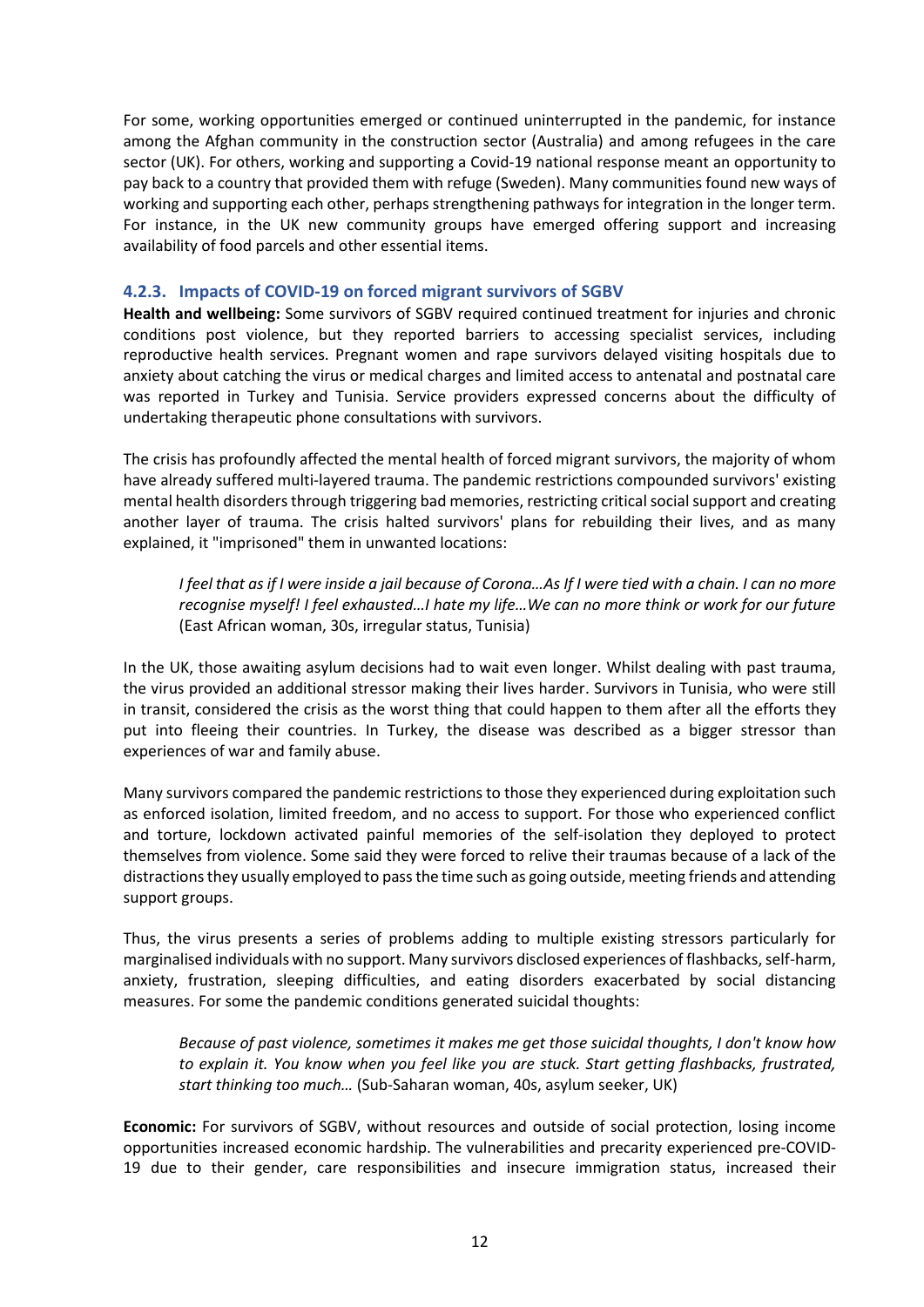vulnerability to abuse and exploitation. Some relied on food supplies from their neighbours, family remittances from their country of origin or took out loans. In countries in which humanitarian aid was suspended, providers said women and girls became more vulnerable. Over time they also believed that interpersonal violence within the home would increase because of lockdown tensions and postlockdown poverty.

**Accommodation:** Service providers reported a decrease in the number of safe houses for women escaping violence. In the UK survivors with NRPF status were ineligible for emergency accommodation, leaving them the options of remaining in an abusive relationship, homelessness or sofa surfing. In Turkey and Tunisia shelters did not accept newcomers.

**Legal:** Delays in processing survivors' claims could be a source of relief but on the whole the delays added to their sense of despair. Slowing down of bureaucratic processes of asylum seeking and resettlement meant putting their lives on hold even longer and being overwhelmed with a sense of uncertainty which hindered their recovery. For instance, refugees in Tunisia were frustrated because the resettlement programme was suspended. Survivors were stuck in exploitative situations, unable to flee amid pandemic restrictions. Delays in legal procedures and registrations with public authorities slowed down survivors' access to assistance that depended on their status (UK, Turkey).

In the UK, asylum processes shifted online or were being processed by post but service providers explained how in the pandemic it became more difficult for solicitors and risky for survivors, during intensified social-isolation, to work with the traumatising material needed to evidence their claims.

**Amplified vulnerability:** Service providers expressed concerns that some forced migrant women with NRFP status (UK) or temporary visa holders (Australia) were trapped between remaining in abusive or exploitative situations or homelessness as they did not qualify for public housing. There were reports of interpersonal violence increasing in these groups and expected a further rise in reporting post lockdown (Australia, UK, Turkey). Reporting and help-seeking during lockdown may be affected by survivors belittling their own suffering when compared to the COVID-19 threat to their and their children's overall survival:

*COVID'sisolation challenges across mainstream society and it impacts on victims/survivorsliving with violent and controlling perpetrators are amplified for those that have cultural and linguistic barriers to help seeking, trauma backgrounds, visa insecurities, history of displacement and poverty…* (Local NGO, Australia)

In Sweden, a public service provider believed that secondary school closures would increase the risk of honour-based violence, while in the UK the risk of exposure to honour-based violence was said to deter domestic violence survivors from accessing support.

In Turkey, economic hardship, lost jobs and income manifested in increased domestic violence also endangering children's safety. Amendments to criminal law concerning probationary release of SGBV perpetrators increased risks of renewed perpetration and elevated survivors' anxiety. Service providers also raised concerns that survivors locked in with perpetrators would lose the social and psychological resilience gained through the therapeutic work that they had provided prior to lockdown.

In Tunisia, the issue of sexual abuse and exploitation in 'pretend' marriages was reported as a growing concern. Adolescent girls agreed to pretend they had marital relations with partners met in Libya in the expectation of better protection and an expediated procedure for couples. During the COVID-19 emergency adolescent girls became trapped in such exploitative relationships and faced additional health risks and criminalisation when forced by their "partners" into prostitution, thus breaking pandemic restrictions.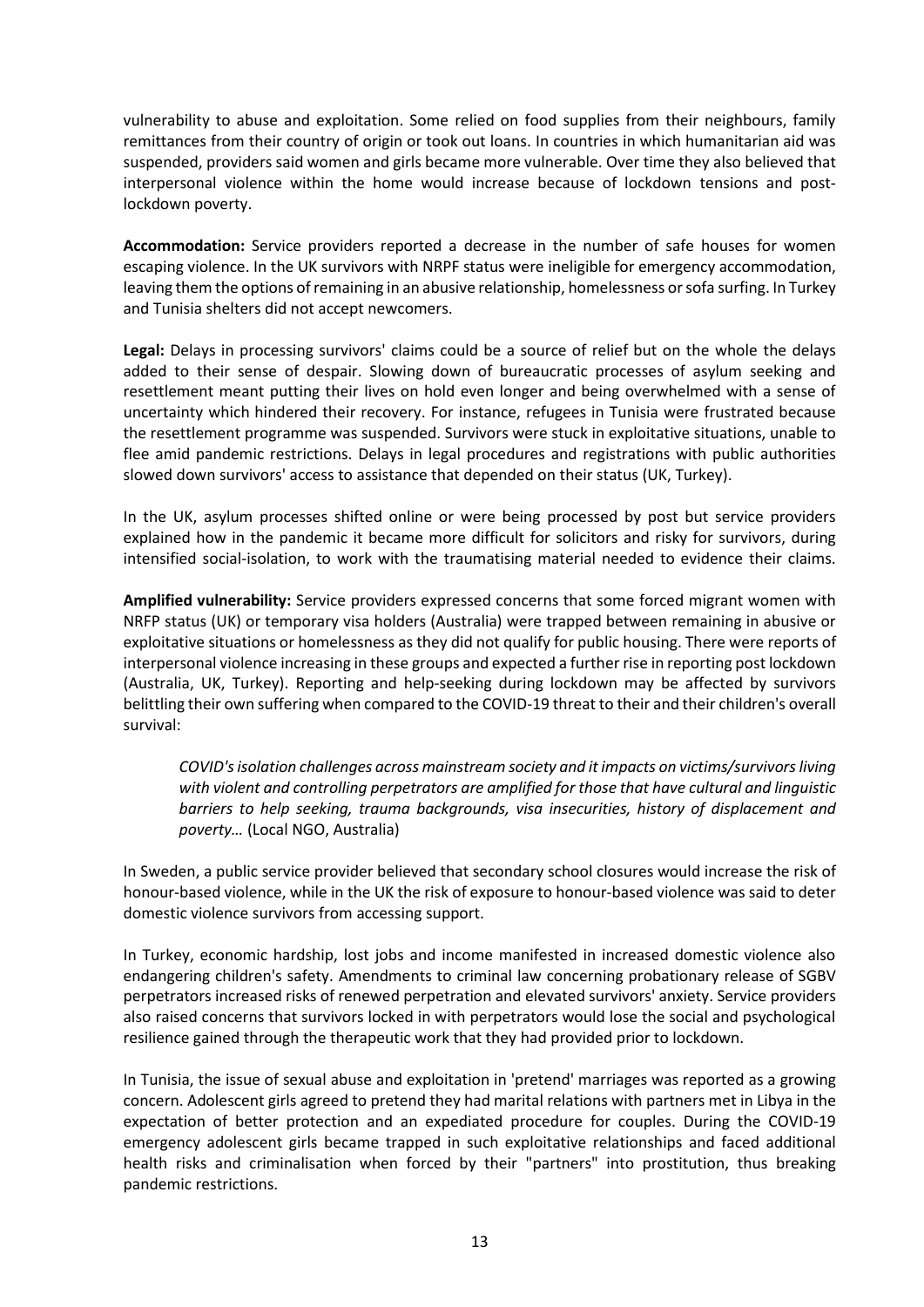**Longer term impacts:** Service providers were concerned that the long-term emotional and psychological impacts of violence would emerge post-crisis, coupled with the longer term economic implications for resources, access and employment. Practitioners expected women to be at increased risk of exploitation as they struggled to repay debt and lacked job prospects. In Turkey, some practitioners anticipated that survivors would return to abusive partners because they had no other form of economic support. International service providers pointed to socio-economic deprivation generating increased SGBV in the form of sex trafficking and child marriage among groups previously not at risk, as well as increased intensity for groups already at risk. Some respondents who had survived trafficking were concerned about receiving potential new threats from traffickers. Some providers identified a disproportionate risk of contracting the virus among survivors of sex trafficking and that survivors of trafficking may be criminalised for breaching pandemic restrictions.

## <span id="page-13-0"></span>**5. Conclusions**

Interviews with survivors and service providers identified a number of effects associated with the pandemic which impacted on the lives of forced migrants and survivors of SGBV, undermining their coping, recovery, ability to integrate in countries of resettlement and potentially increasing their vulnerability to further abuse and exploitation.

Service providers often had to reduce their capacity at a time when need increased, moving to remote working and supporting staff stressed by balancing work and care responsibilities whilst aware that needy clients were going unsupported or under-supported. Forced migrants experienced increased economic hardship, food insecurity, exclusion from services, poor and overcrowded housing conditions, and enhanced isolation exacerbated by their status and sometimes by communication problems and digital poverty. Health services were restricted, and sometimes unavailable, and psycho-social problems were exacerbated by lockdown and social distancing measures.

SGBV survivors experienced an extra layer of vulnerability when compared to forced migrants. Crisis measures could force them to remain in abusive relationships and reduced the available escape routes. Risks of abuse and trafficking increased in the absence of economic support and state protection. The loss of NGO wellbeing and material support increased uncertainty, and hours of isolation forced survivors to relive their experiences without access to social networks to offer comfort and strength. Counselling was interrupted and health services for SGBV related injuries hard to access. Those who struggled to move forward with their lives observed feeling themselves 'slipping backwards' with fears that progress made would be destroyed. Service providers observed the decline in survivors' conditions but lacked the resources to intervene and worried that the long-term impacts would continue beyond the end of the pandemic. Both service providers and survivors observed that state responses to forced migrant survivors were negligible and in some instances state inaction, termed elsewhere by Davies et al. (2017) as "violent inaction"<sup>x</sup> exacerbated survivors' vulnerability.

The term forced migrant hides the heterogeneity of status and experience of individuals who have been forced to flee their homes. It was evident that experiences during the crisis varied by legal status, country, and gender. Findings suggested that women were the worst affected and were particularly vulnerable where they were alone with caring responsibilities. Other vulnerabilities reported across countries included:

- Having existing medical conditions or disabilities (Turkey, Tunisia, UK)
- Pre-existing mental health conditions (UK)
- Having been trafficked or engaged in sex work (Tunisia, Turkey)
- Detainees with limited freedom of movement (UK)
- Migrants under International Protection (Turkey)
- Individuals living in shared accommodation including hostels and shelters (Tunisia, UK)
- Individuals with no recourse to public funds (UK, Australia, Turkey)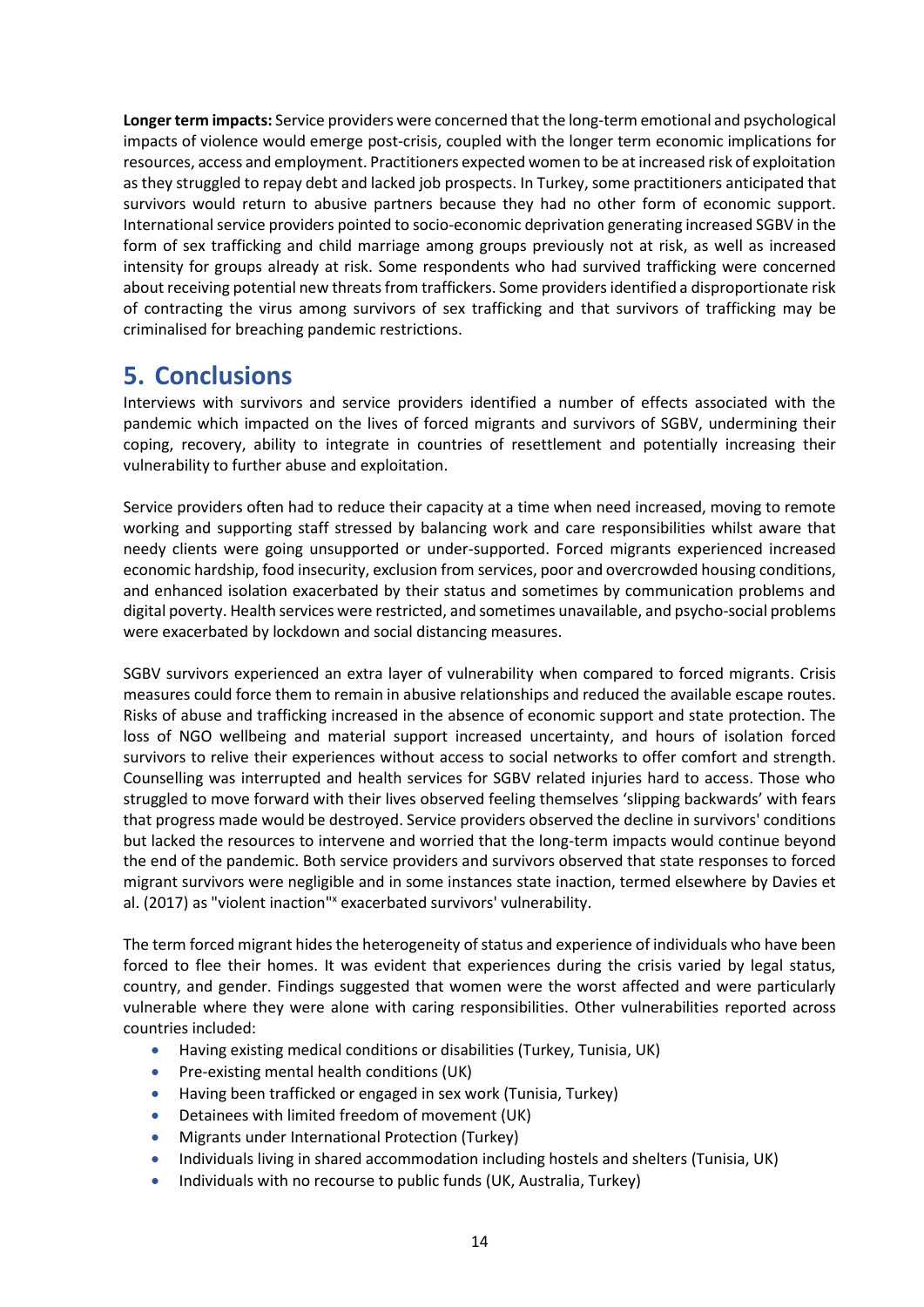- Forced migrants working in the informal economy (Turkey, Tunisia, UK)
- Undocumented migrants (Turkey, UK)
- Young migrants including adolescent girls and unaccompanied minors (Tunisia)
- Older forced migrants (Sweden, Turkey, Australia)
- LGBTQi (Turkey, UK)

Our findings highlight the necessity for urgent action to meet the needs of individuals who might be described as some of the world's most vulnerable people, to ensure that they survive the crisis and can move on with their lives when it has passed without encountering further harm. The need to access free medical services without encountering the risk of being detained is obvious but it is also evident that survivors urgently require sufficient cash to cover immediate food and hygiene costs, access to digital devices to enable them to reach online services and remotely school their children, safe shelter away from perpetrators, safe housing that enables individuals and family groups to self-isolate and specialised trauma-informed remote psycho-social support. In the final part of the report we set out our general recommendations. Separate documents are available setting out country-sepcific recommendations for the UK, Turkey and Tunisia (also see Appendix).

## <span id="page-14-0"></span>**6. Recommendations**

In interests of protecting public health and ensuring individuals' rights, this report offers the following **immediate recommendations** during social distancing measures:

#### **To governments:**

- Ensure social protection and basic safety nets for all forced migrant populations regardless of legal status
- Ensure access to universal health for all, revoke all medical charges and ensure risk of immigration exposure is suspended
- Ensure availability of emergency accommodation and safe shelter for all survivors of violence
- Suspend actions to identify and deport undocumented migrants and release immigration detainees.

#### **To service providers:**

- Offer new channels for help seeking and reporting abuse for survivors living with perpetrators, such as online tools, alert systems, and designated helpdesks/safe spaces
- Ensure access to multilingual and culturally accessible information on COVID-19, SGBV prevention and support for survivors
- Ensure mental health services are trauma-informed and therapeutic support is available including offering telephone top-ups to provide access

As countries begin to ease pandemic restrictions and move toward recovery **longer term measures** are needed including:

#### **To governments and service providers:**

- Mainstream a gender perspective in response, recovery and preparedness plans and include specific measures for forced migrant SGBV survivors
- Ensure that the needs of forced migrant survivors are accounted for in recovery and preparedness plans when considering potential future crises
- Mainstream the responsibility for SGBV mitigation and reduction across actors in different sectors, including through building partnerships with community organisations and local formal, informal and faith leaders
- Account for survivors of trafficking and other less visible forms of violence in plans and actions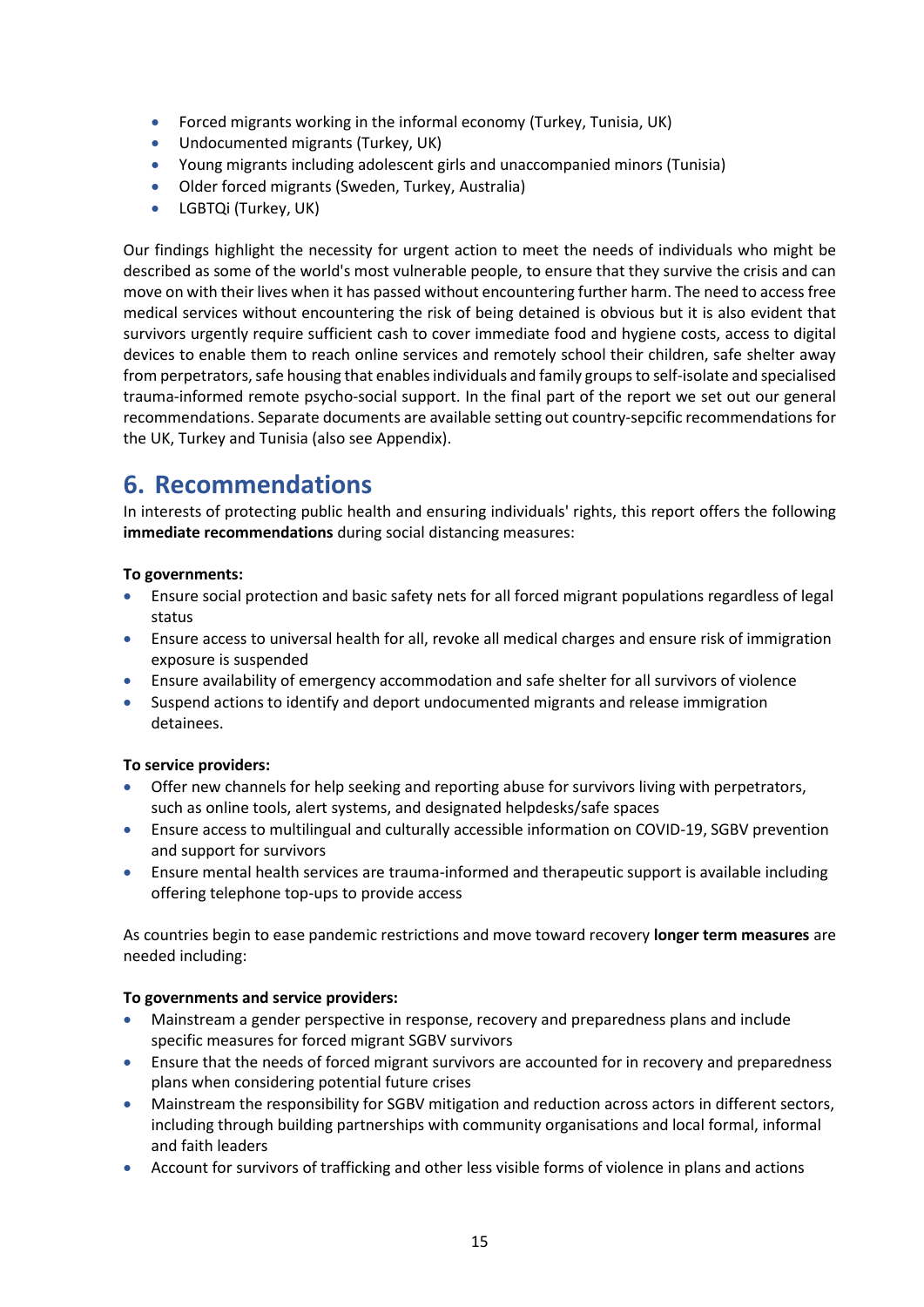- Work to support men with mental health needs to prevent escalation of tensions and perpetration of violence in future crises and in recovery following the pandemic
- Design interventions in ways that support survivors' coping and recovery mechanisms through consultation with survivors and those who work with them
- Expand women's economic and social empowerment programmes to support survivors to become self-reliant, and decrease dependency on aid.

#### **To funders:**

- Ensure sufficient funds are available for essential SGBV services (including prevention)
- Ensure flexibility in SGBV service delivery enabling local organisations to deliver services in ways that meet different needs of survivors
- Support the capacity development of women's organisations to enable them to provide adequate and trauma-informed assistance.

## <span id="page-15-0"></span>**Appendix**

#### **1. Sample**

|                               | <b>Australia</b> | <b>International</b>    | <b>Sweden</b>  | <b>Tunisia</b> | <b>Turkey</b> | <b>UK</b>      | Sub-<br>total  |
|-------------------------------|------------------|-------------------------|----------------|----------------|---------------|----------------|----------------|
| Local NGO                     | 5                |                         |                | 3              |               | 3              | 11             |
| <b>Regional NGO</b>           |                  |                         |                |                |               | $\overline{4}$ | $\overline{4}$ |
| <b>National NGO</b>           | 2                |                         | 1              | 3              | 5             | 4              | 15             |
| International<br>organisation |                  | $\overline{2}$          |                | 3              | 4             |                | 9              |
| Public institution            |                  |                         | 3              |                | 1             |                | $\overline{4}$ |
| Faith-based                   |                  |                         |                |                |               | $\mathbf{1}$   | 1              |
| Private                       |                  |                         |                |                |               | 1              | 1              |
| <b>Total</b>                  | 7                | $\overline{\mathbf{c}}$ | $\overline{4}$ | 9              | 10            | 13             | 45             |

*Table 2: Category of service providers participating by country*

*Table 3: Demographics of survivors participating by country*

|                             |                    | <b>Sweden</b>  | <b>Tunisia</b> | <b>Turkey</b> | <b>UK</b>      | Sub-<br>total  |
|-----------------------------|--------------------|----------------|----------------|---------------|----------------|----------------|
|                             | Female             | 6              | 11             | 11            | 20             | 48             |
| Gender                      |                    |                |                |               |                |                |
|                             | Male               | 3              | $\mathbf{1}$   |               |                | $\overline{4}$ |
| Total                       |                    | 9              | 12             | 11            | 20             | 52             |
| Age                         | 20s                | 1              | 4              | 3             | 3              | 11             |
|                             | 30 <sub>s</sub>    | 4              | $\overline{7}$ | 6             | 11             | 28             |
|                             | 40s                | 4              | $\mathbf{1}$   | $\mathbf{1}$  | 4              | 10             |
|                             | 50s                |                |                | $\mathbf{1}$  | $\overline{2}$ | $\overline{3}$ |
| Total                       |                    | 9              | 12             | 11            | 20             | 52             |
| Country/region of<br>origin | Albania            |                |                |               | $\overline{2}$ | $\overline{2}$ |
|                             | Iraq               | $\overline{2}$ |                |               |                | $\overline{2}$ |
|                             | Lebanon            | $\mathbf{1}$   |                |               |                | $\mathbf{1}$   |
|                             | Sub-Saharan Africa |                | 12             |               | 18             | 30             |
|                             | Syria              | 5              |                | 11            |                | 16             |
|                             | Turkey             | 1              |                |               |                | $\mathbf{1}$   |
| Total                       |                    | $\overline{9}$ | 12             | 11            | 20             | 52             |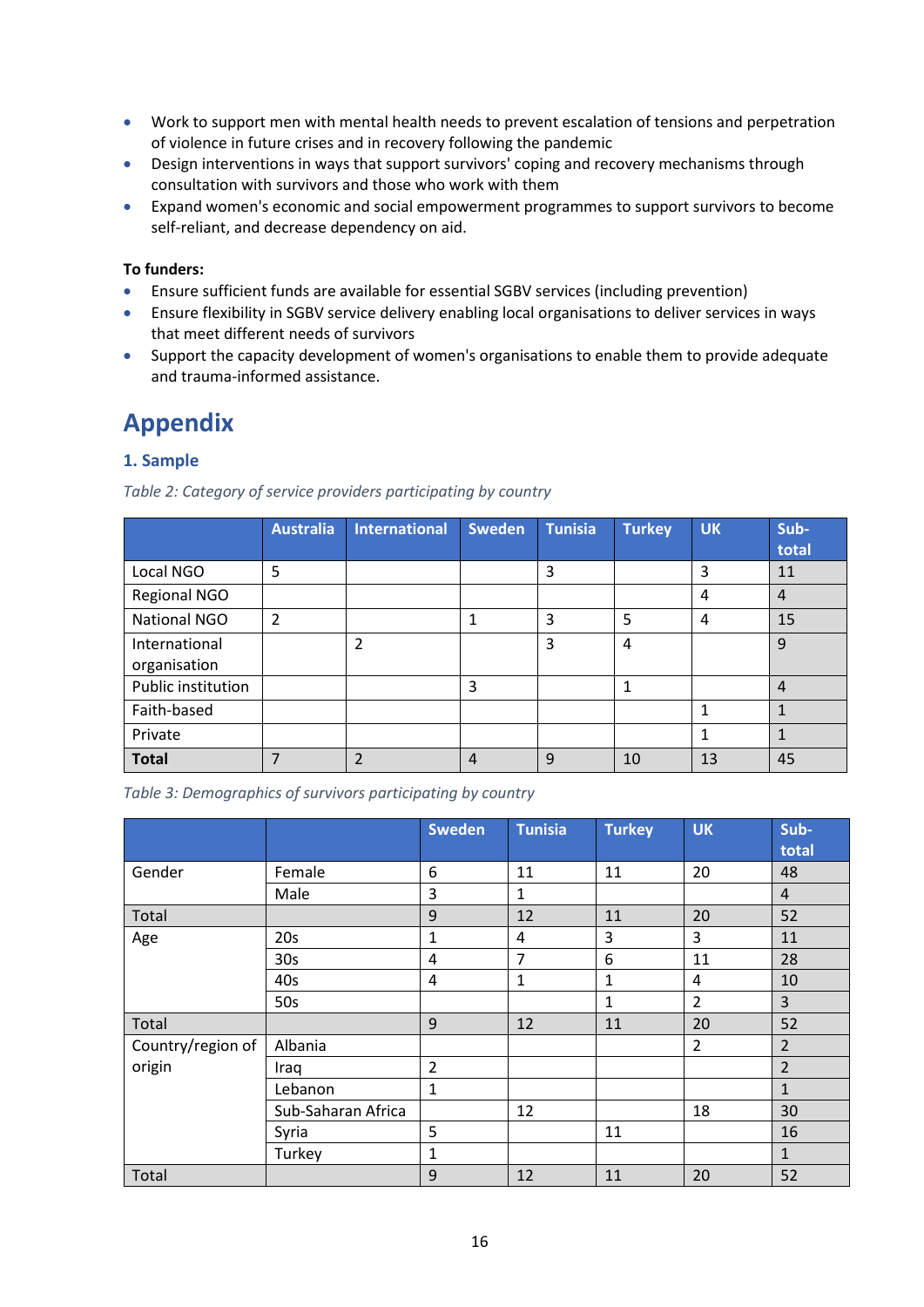#### **2. Country-specific recommendations**

The following recommendations respond to most pressing issues evident in each country.

#### **To the UK Government**:

- Revoke NRPF to forced migrant survivors of violence in need of protection regardless of their legal status
- Extend the withdrawal of medical charges related to COVID-19 to other existing medical conditions to ensure survivors with irregular immigration status can access healthcare without fear
- Establish an immediate 'firewall' to prevent information sharing between immigration control and public support services including health and policing
- Stop sharing information regarding irregular migrant patients between the healthcare services and the Home Office beyond the COVID-19 concessions
- Work with subcontractors of the Victim Care Contract and other appropriate services to ensure survivors of human trafficking and exploitation are able to receive support
- Prevent exacerbation of destitution by ensuring survivors have adequate resources including digital access, safe and appropriate housing;
	- o Lift restrictions on taking out cash and online use of Aspen Card
	- $\circ$  Provide a £20 per week rise in asylum monetary support during the crisis, in line with Universal Credit
- Create a safe reporting mechanism for survivors that is responsive to the structural inequalities specific to forced migrants living in the UK
- Ensure equitable access to mental health support for survivors regardless of their legal status.

#### **To the Turkish Government and service providers:**

- Mainstream and expand social assistance for SGBV survivors and those at risk of SGBV in forced migration journeys, including:
	- Individuals excluded from temporary protection, e.g. survivors with a temporarily unclear marital status (e.g. due to separation)
	- Individuals under International Protection and undocumented forced migrants, including those who had been trafficked, smuggled, or trapped in other abusive and exploitative relationships
- Support provision of adequate accommodation and shelter, or subsidised housing, to all survivors regardless of migrant status
- Ensure access for all survivors to SGBV specialist services at municipal level
- Ensure social protection for forced migrants undertaking precarious work
- Establish safeguarding and coordination measures for local informal aid initiatives to prevent risks to exploitation

#### **To the Tunisian Government and service providers:**

- Ensure timely cash assistance, safe and accessible distribution of vouchers and food items for all forced migrants regardless of their legal status
- Ensure minors are adequately supported and protected from abuse and exploitation
- Improve shelter conditions for forced migrants in ways that support safe self-isolation and wellbeing, provide resources/activities to help pass time in isolation
- Improve coordination between UN agencies and community organisations in facilitating support to forced migrants at risk
- Improve communication channels with forced migrants, including on their entitlements to assistance and complaint mechanisms